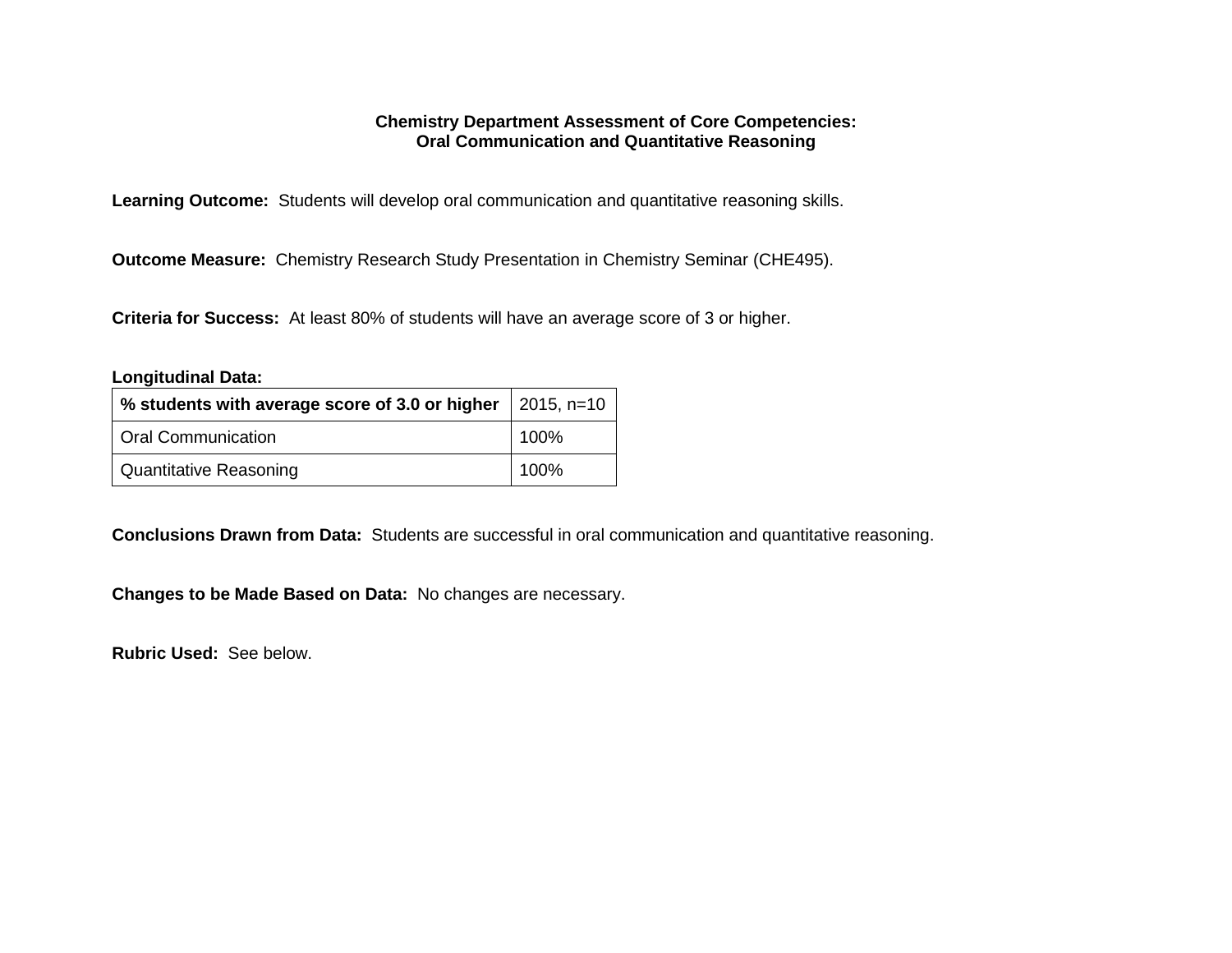### **Chemistry Department Assessment of Core Competencies: Written Communication, Information Literacy, and Critical Thinking**

**Learning Outcome:** Students will develop written communication, information literacy, and critical thinking skills.

**Outcome Measure:** Chemistry Ethics Paper in Chemistry Seminar (CHE495).

**Criteria for Success (if applicable):** At least 80% of students will have an average score of 3 or higher.

| <b>Longitudinal Data:</b>                      |              |  |  |
|------------------------------------------------|--------------|--|--|
| % students with average score of 3.0 or higher | $2015, n=10$ |  |  |
| <b>Written Communication</b>                   | 80%          |  |  |
| <b>Information Literacy</b>                    | 80%          |  |  |
| <b>Critical Thinking Skills</b>                | 60%          |  |  |

**Conclusions Drawn from Data:** The criteria for success were met for written communication and information literacy, but not critical thinking skills. This was the first year the core competencies were assessed in this course using these assignments. It is difficult to make conclusions without longitudinal data over a few years.

**Changes to be Made Based on Data:** We will keep an eye on the performance in critical thinking skills in future years to determine if critical thinking skills need to be further developed in this course.

**Rubric Used:** See below.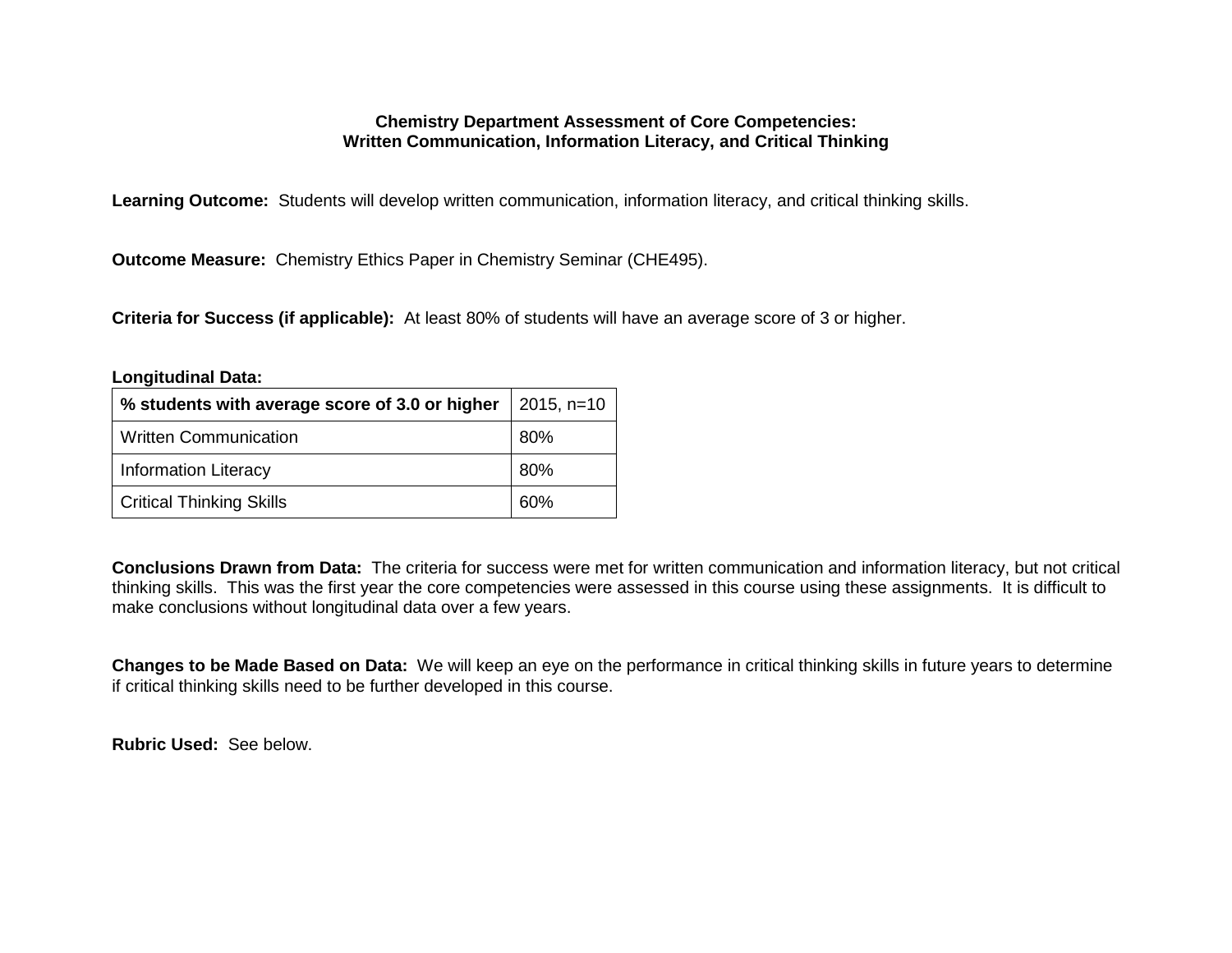|                                                                                           | <b>Outstanding - 4</b>                                                                                                                                                                                                                          | <b>High satisfactory - 3</b>                                                                                                                                                                                     | Low satisfactory - 2                                                                                                                                                                              | <b>Unsatisfactory - 1</b>                                                                                                                                                                                  |
|-------------------------------------------------------------------------------------------|-------------------------------------------------------------------------------------------------------------------------------------------------------------------------------------------------------------------------------------------------|------------------------------------------------------------------------------------------------------------------------------------------------------------------------------------------------------------------|---------------------------------------------------------------------------------------------------------------------------------------------------------------------------------------------------|------------------------------------------------------------------------------------------------------------------------------------------------------------------------------------------------------------|
| <b>Command of</b><br>background<br>material                                               | Clearly knows material and<br>key facts by memory<br><b>Expands on PPT slides</b><br>$\bullet$<br>Content and language<br>$\bullet$<br>appropriate for audience                                                                                 | Clearly knows key<br>$\bullet$<br>facts with a few<br>memory slips<br>Some expansion on<br>$\bullet$<br><b>PPT</b> slides<br>Partial audience<br>$\bullet$<br>adaptation of content                              | Read some<br>$\bullet$<br>information; knows<br>some facts from<br>memory<br>No expansion on PPT<br>$\bullet$<br>slide content<br>little audience<br>$\bullet$<br>adaptation of content           | Read sentence from slides<br>Dependent on notes<br>Lack audience<br>$\bullet$<br>adaptation of content                                                                                                     |
| <b>Organization</b>                                                                       | Organizational pattern (specific<br>introduction and conclusion,<br>sequenced material within the<br>body, and transitions) is clearly<br>and consistently observable and is<br>skillful and makes the content of<br>the presentation cohesive. | <b>Organizational pattern</b><br>(specific introduction<br>and conclusion,<br>sequenced material<br>within the body, and<br>transitions) is clearly<br>and consistently<br>observable within the<br>presentation | <b>Organizational pattern</b><br>(specific introduction and<br>conclusion, sequenced<br>material within the body,<br>and transitions) is<br>intermittently observable<br>within the presentation. | Organizational pattern (specific<br>introduction and conclusion,<br>sequenced material within the<br>body, and transitions) is not<br>observable within the<br>presentation.                               |
| <b>Delivery</b>                                                                           | Delivery techniques (posture,<br>gesture, eye contact, and vocal<br>expressiveness) make the<br>presentation compelling, and<br>speaker appears polished and<br>confident.                                                                      | Delivery techniques<br>(posture, gesture, eye<br>contact, and vocal<br>expressiveness) make<br>the presentation<br>interesting, and<br>speaker appears<br>comfortable.                                           | Delivery techniques<br>(posture, gesture, eye<br>contact, and vocal<br>expressiveness) make<br>the presentation<br>understandable, and<br>speaker appears<br>tentative.                           | Delivery techniques (posture,<br>gesture, eye contact, and vocal<br>expressiveness) detract from the<br>understandability of the<br>presentation, and speaker appears<br>uncomfortable.                    |
| Interpretation<br>Ability to explain<br>information presented<br>in mathematical<br>forms | Provides accurate explanations of<br>information<br>presented in mathematical forms.<br>Makes appropriate inferences<br>based on that information. For<br>example, accurately explains the                                                      | Provides accurate<br>explanations of<br>information presented in<br>mathematical forms. For<br>instance, accurately<br>explains the trend data                                                                   | Provides somewhat<br>accurate explanations of<br>information presented in<br>mathematical forms.<br>but occasionally makes<br>minor errors related to                                             | Attempts to explain information<br>presented in mathematical forms,<br>but draws incorrect conclusions<br>about what the information<br>means. For example, attempts to<br>explain the trend data shown in |

## **CHEM 495 Rubric (Oral Communication and Quantitative Literacy)**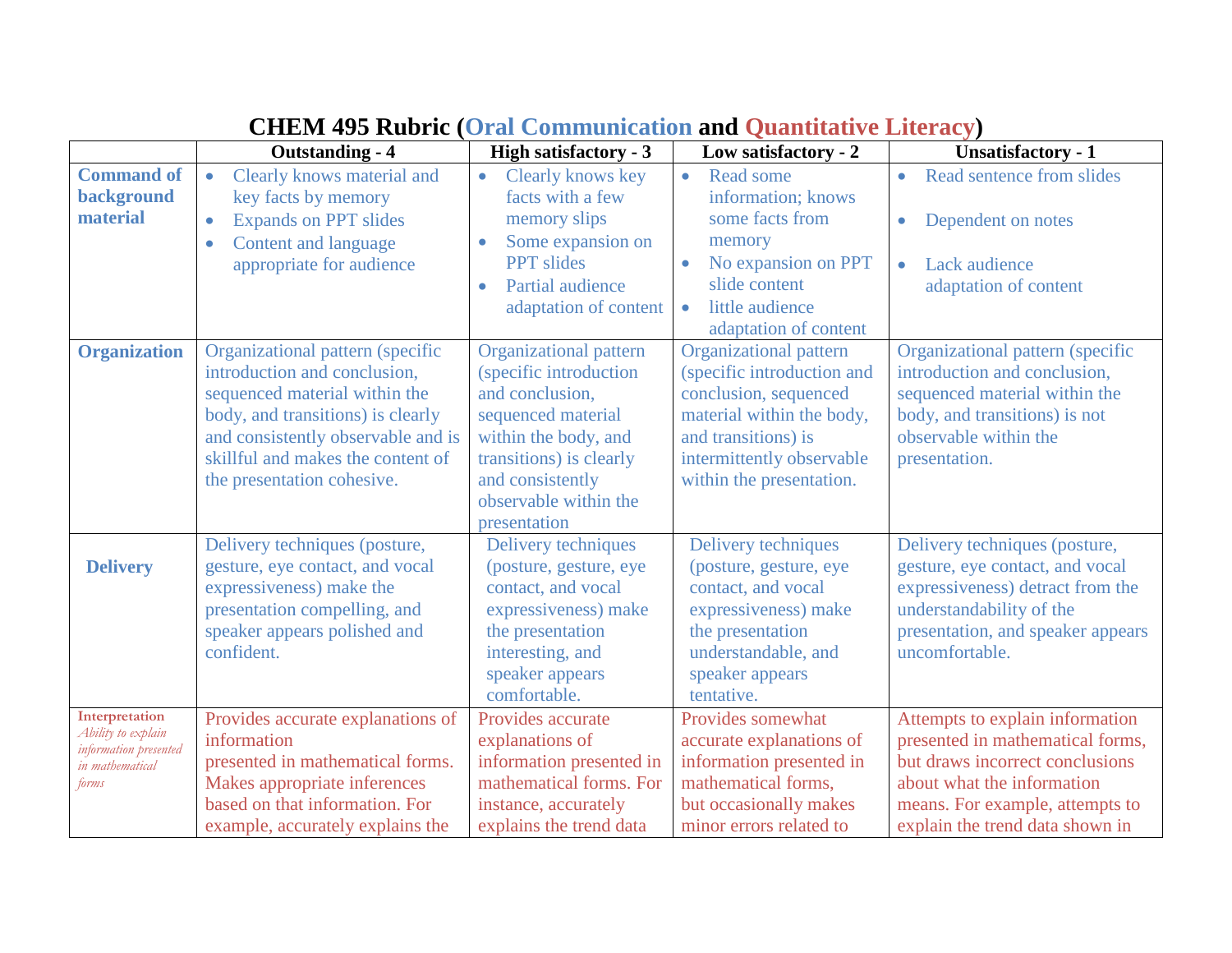|                                       | trend data shown in a graph and   | shown in a graph.        | computations or units.    | a graph, but will frequently        |
|---------------------------------------|-----------------------------------|--------------------------|---------------------------|-------------------------------------|
|                                       | makes reasonable predictions      |                          |                           | misinterpret the nature of that     |
|                                       | regarding what the data suggest   |                          |                           | trend, perhaps by confusing         |
|                                       | about future events.              |                          |                           | positive and negative trends.       |
| Application /                         | Uses the quantitative analysis of | Uses the quantitative    | Uses the quantitative     | Uses the quantitative analysis of   |
| Analysis<br>Ability to make           | data as the basis for deep and    | analysis of data as the  | analysis of data as the   | data as the basis for tentative,    |
| judgments and draw                    | thoughtful judgments, drawing     | basis for competent      | basis for workmanlike     | basic judgments, although is        |
| appropriate                           | insightful, carefully qualified   | judgments, drawing       | (without inspiration or   | hesitant or uncertain about         |
| conclusions based on                  | conclusions from                  | reasonable and           | nuance, ordinary)         | drawing conclusions                 |
| the quantitative<br>analysis of data, | this work.                        | appropriately qualified  | judgments, drawing        | from this work.                     |
| while recognizing the                 |                                   | conclusions from this    | plausible conclusions     |                                     |
| limits of this analysis               |                                   | work.                    | from this work.           |                                     |
| Communication                         | Uses quantitative information in  | Uses quantitative        | Uses quantitative         | Presents an argument for which      |
| Expressing<br>quantitative evidence   | connection with the argument or   | information in           | information, but does not | quantitative evidence is pertinent, |
| in support of the                     | purpose of the work, presents it  | connection with          | effectively connect it to | but does not provide                |
| argument or purpose                   | in an effective format, and       | the argument or purpose  | the argument or purpose   | adequate explicit numerical         |
| of the work (in terms<br>of what      | explicates it with consistently   | of the work, though      | of the work.              | support. (May use quasi-            |
| evidence is used and                  | high quality.                     | data may be presented in |                           | quantitative words such as          |
| how it is formatted,                  |                                   | a less than completely   |                           | "many," "few," "increasing,"        |
| presented, and                        |                                   | effective format or some |                           | "small," and the like in place of   |
| contextualized)                       |                                   | parts of the explication |                           | actual quantities.)                 |
|                                       |                                   | may be uneven.           |                           |                                     |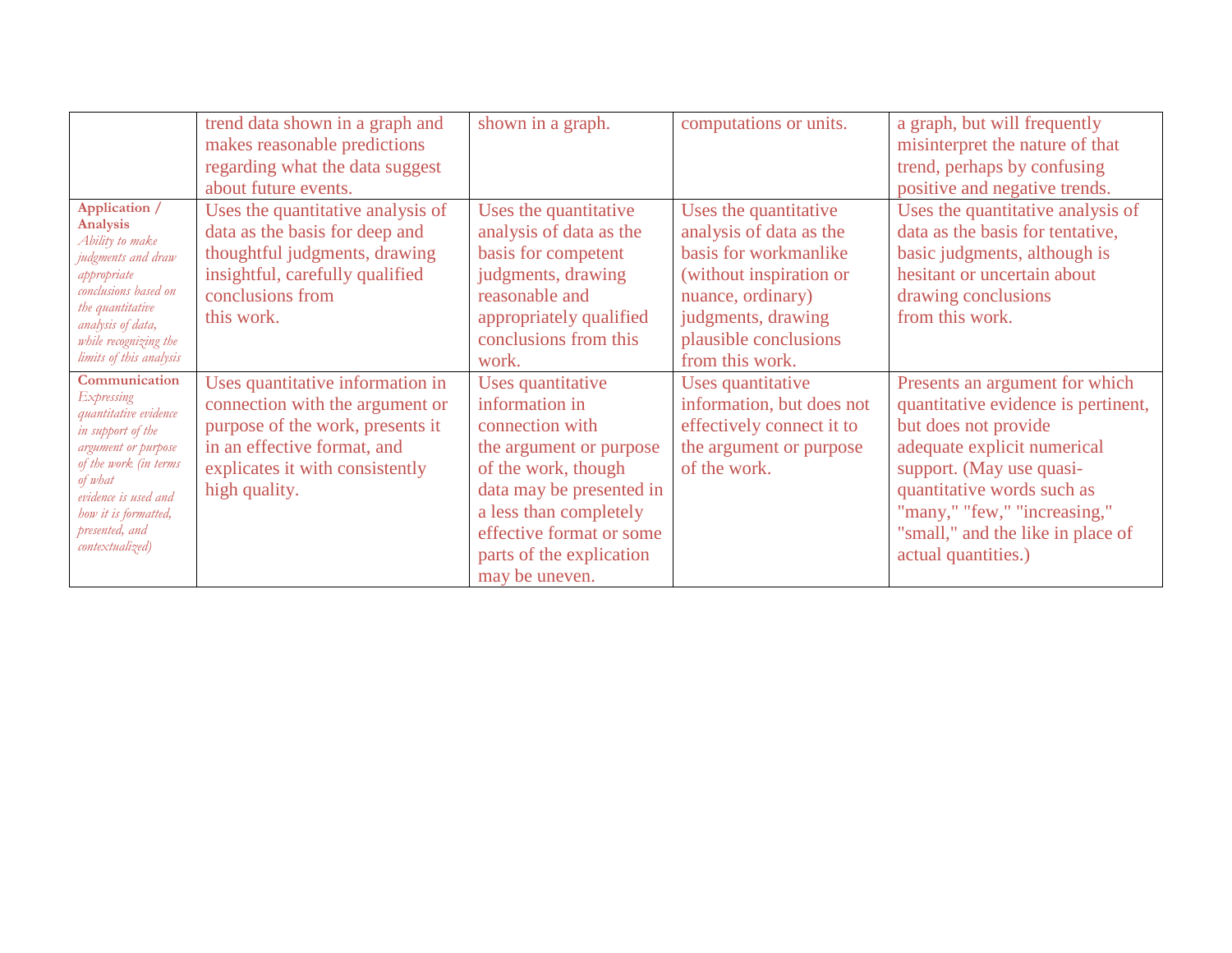|                                                                         | <b>Outstanding - 4</b>                                                                                                                                                                                                                     | <b>High satisfactory - 3</b>                                                                                                                                                     | Low satisfactory - 2                                                                                                                                                                               | <b>Unsatisfactory - 1</b>                                                                          |
|-------------------------------------------------------------------------|--------------------------------------------------------------------------------------------------------------------------------------------------------------------------------------------------------------------------------------------|----------------------------------------------------------------------------------------------------------------------------------------------------------------------------------|----------------------------------------------------------------------------------------------------------------------------------------------------------------------------------------------------|----------------------------------------------------------------------------------------------------|
| <b>Content</b>                                                          | Uses appropriate, relevant, and                                                                                                                                                                                                            | Uses appropriate,                                                                                                                                                                | Uses appropriate and                                                                                                                                                                               | Uses appropriate and relevant                                                                      |
| <b>Development</b>                                                      | compelling content to illustrate                                                                                                                                                                                                           | relevant, and compelling                                                                                                                                                         | relevant content to                                                                                                                                                                                | content to develop simple ideas in                                                                 |
|                                                                         | mastery of the subject, conveying                                                                                                                                                                                                          | content to explore ideas                                                                                                                                                         | develop and explore ideas                                                                                                                                                                          | some parts of the work.                                                                            |
|                                                                         | the writer's understanding, and                                                                                                                                                                                                            | within the context of the                                                                                                                                                        | through most of the work.                                                                                                                                                                          |                                                                                                    |
|                                                                         | shaping the whole work.                                                                                                                                                                                                                    | discipline and shape the                                                                                                                                                         |                                                                                                                                                                                                    |                                                                                                    |
|                                                                         |                                                                                                                                                                                                                                            | whole work.                                                                                                                                                                      |                                                                                                                                                                                                    |                                                                                                    |
| <b>Control of</b>                                                       | Uses graceful language that                                                                                                                                                                                                                | <b>Uses straightforward</b>                                                                                                                                                      | Uses language that                                                                                                                                                                                 | Uses language that sometimes                                                                       |
| <b>Syntax and</b><br><b>Mechanics</b>                                   | skillfully communicates meaning<br>to readers with clarity and                                                                                                                                                                             | language that generally<br>conveys meaning to                                                                                                                                    | generally conveys<br>meaning to readers with                                                                                                                                                       | impedes meaning because of<br>errors in usage                                                      |
|                                                                         | fluency, and is virtually error-                                                                                                                                                                                                           | readers. The language in                                                                                                                                                         | clarity, although writing                                                                                                                                                                          |                                                                                                    |
|                                                                         | free.                                                                                                                                                                                                                                      | the portfolio has few                                                                                                                                                            | may include some errors.                                                                                                                                                                           |                                                                                                    |
|                                                                         |                                                                                                                                                                                                                                            | errors.                                                                                                                                                                          |                                                                                                                                                                                                    |                                                                                                    |
|                                                                         |                                                                                                                                                                                                                                            |                                                                                                                                                                                  |                                                                                                                                                                                                    |                                                                                                    |
| <b>Explanation</b><br>of issues                                         | Issue/problem to be considered<br>critically is stated clearly and<br>described comprehensively,<br>delivering all relevant<br>information necessary for full<br>understanding.                                                            | Issue/problem to be<br>considered critically is<br>stated, described, and<br>clarified so that<br>understanding is not<br>seriously impeded by<br>omissions.                     | Issue/problem to be<br>considered critically is<br>stated but description<br>leaves some terms<br>undefined, ambiguities<br>unexplored, boundaries<br>undetermined, and/or<br>backgrounds unknown. | Issue/problem to be considered<br>critically is stated without<br>clarification or description     |
| <b>Student's</b><br>position<br>(perspective,<br>thesis/<br>hypothesis) | Specific position (perspective,<br>thesis/hypothesis) is imaginative,<br>taking into account the<br>complexities of an issue.<br>Limits of position (perspective,<br>thesis/hypothesis) are<br>acknowledged.<br>Others' points of view are | Specific position<br>(perspective,<br>thesis/hypothesis) takes<br>into account the<br>complexities of an issue.<br>Others' points of view<br>are acknowledged<br>within position | Specific position<br>(perspective,<br>thesis/hypothesis)<br>acknowledges different<br>sides of an issue.                                                                                           | Specific position (perspective,<br>thesis/hypothesis) is stated, but is<br>simplistic and obvious. |

# **CHEM 495 Rubric (Written Communication, Critical Thinking and Information Literacy)**